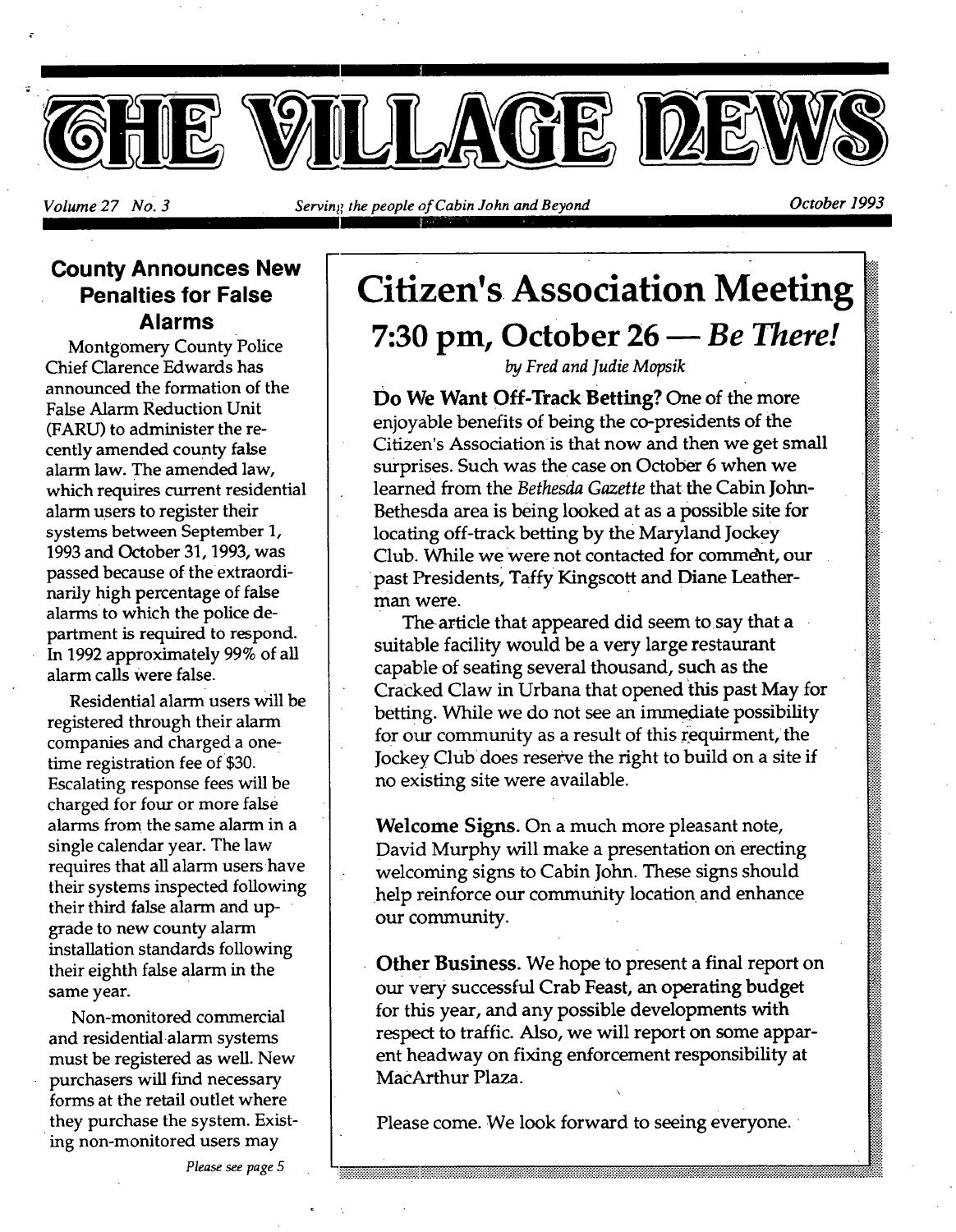### **People of Cabin John**

### **Andy Rice: A Practical Idealist**

Andy Rice grew up in Wisconsin, a state famous for progressive ideas and social responsibility. He is a true son of that heritage.

His father, a professor of law at the University of Wisconsin, and his mother, "an energetic lady who was always helping someone," imbued their three children with a social conscience and a world awareness. One year the family lived in Geneva, Switzerland, where his father served as the first U.S. permanent representative to the International Labor Organization. Andy attended the International School. In that year he learned his first foreign language, French, and began a first-hand appreciation of life beyond the United States.

At Harvard, he studied political science, ran crosscountry, and played cello in the orchestra. "Although I did respectably enough in college, most of what I learned came from my. extra-curricular activities, including student politics and volunteer work in the community centers of the Boston slums."

During World War II, Andy was drafted but allowed to complete college. During his senior year, he studied Japanese at the request of the U.S. Army.

In the Signal Corps, he was given more training in Japanese and stationed in Washington where his job was translating intercepted radio messages from the enemy. With war's end, he was sent to Tokyo with the Occupation. To keep aware of how. the Japanese citizens were

#### *by Barbara Martin*

responding to Allied occupation, he read mail (routed by the Post Office) and listened to longdistance phone calls. He also had the job of censoring Japanesemade movies to cut out anti-American references before the films were shown in movie houses. "This was one of the more unusual jobs I've had. We did our screenings in the mornings in unheated theaters. I had as assistant a Japanese-American who had been trapped on a visit to Japan and interned for the war. He was great at catching things I missed--militaristic sound-track music, even background posters that were prowar."

On the GI education bill, Andy earned a Master's degree at Harvard in Far East regional studies. In Washington, over the next dozen years, he had several jobs with the Federal Government and public policy organizations. In 1960, he was co-author of one of the feasibility studies that led to the formation of the Peace Corps.

Andyspent 2 years at Syracuse University teaching undergraduate courses and earning a Ph.D. in American government. He returned to Washington for a job in the Kennedy Administration-Special Assistant to Undersecretary of State Chester Bowles. "I really enjoyed my work. I wrote speeches for Mr. Bowles, represented him at interagency meetings, and concentrated on Latin America, the Alliance for Progress."

Did he ever consider running for elective office? "No, although

*i* 

I had an uncle in Congress during the New Deal years, and my brother was in politics for 24 years in Syracuse, New York. I felt I was better suited for affecting policy and development by working with executive agencies and international organizations."

From the State Department, he went to work for the Society for International Development, an organization he had helped to found 5 years earlier. He stayed for 18 years. He edited their magazine, organized meetings, and traveled throughout the world keeping member chapters abreast of what the Society was doing. He became Executive Secretary of SID and when the organization moved its headquarters to Rome, the Rice family lived there for 3 years. "My Italian was just adequate, but my wife speaks the language fluently." (In addition to French and Italian, Andy also knows German and Spanish.}

When he retired from SID, Andy joined former Cabin John resident Calvin Kytle at Seven Locks Press, a book publishing company. The Press published in many fields--children's books, current issue books, regional books--"anything we enjoyed and wanted to publish." The company was sold in 1987.

Now Andy is an independent consultant and editor. He is also a very active volunteer, organizing conferences on international development, editing the United Nations Association newsletter, and serving on the Board of Directors for several international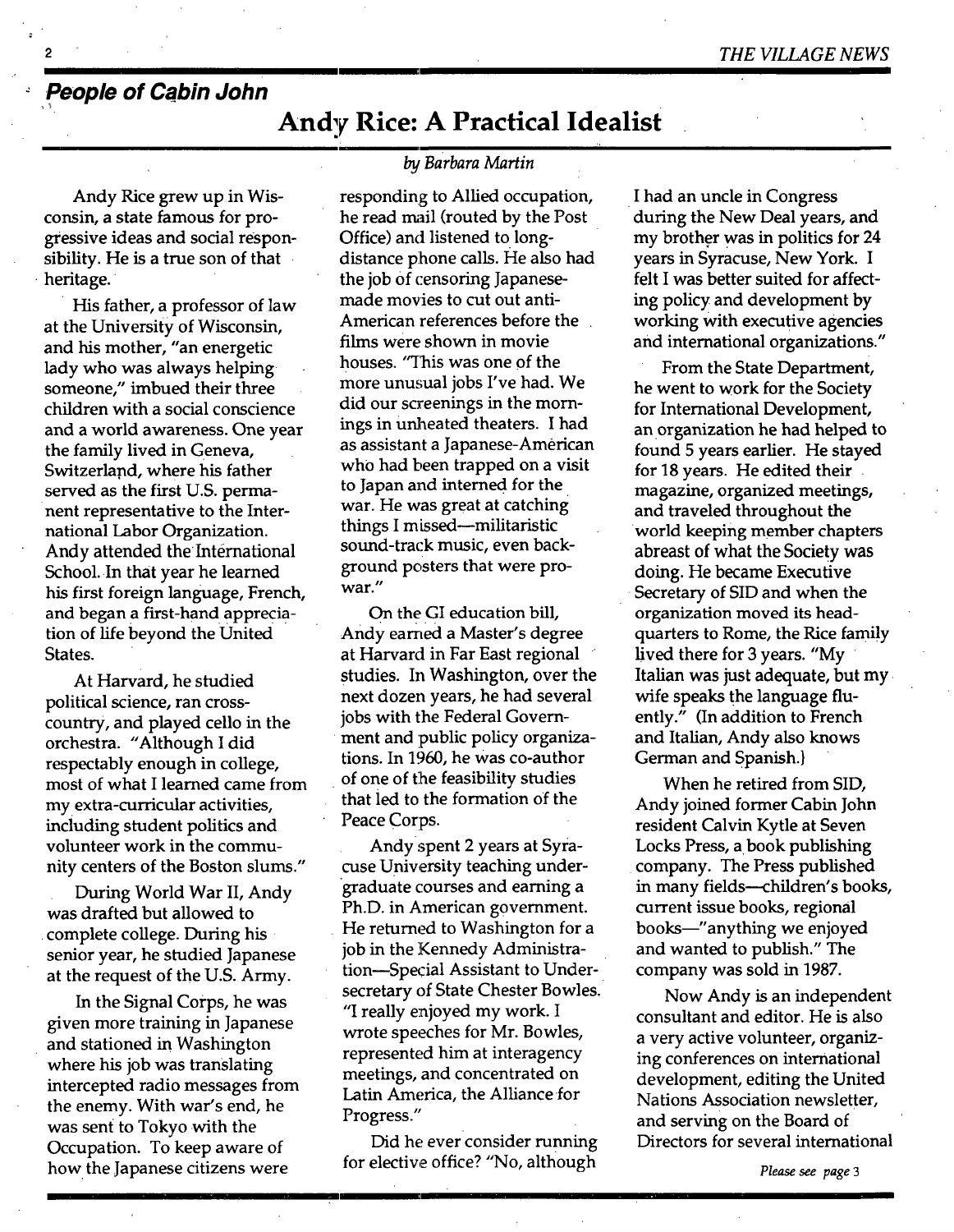#### *• THE VILLAGE NEWS a*

#### **Andy Rice** con'd from page 2

organizations. For pure enjoyment, he plays cello in a string quartet.

He will soon begin teaching at American University in the School of International Development-a course entitled "Problems of the Third World." Teaching is a part of his family tradition: his father taught labor law and his sister teaches political science in Connecticut.

Probably most of us know Andy best as editor of the Village News, a job he did expertly for 10 years. "I saw the Village News as a way to strengthen the community. The paper wasn't exclusively a voice for the Citizens Association; all news and opinions were welcome. I enjoyed doing it."

Long-time Cabin John residents will remember Andy as an outstanding president of the Citizens Association in a year (1975-76) when zoning laws proposed under the Cabin John Master Plan stirred up much feeling among the townspeople. That he guided us firmly and reasonably to an acceptable resolution says much for his managerial skill and social values.

Andy's wife, Connie Bergfors, is a sculptor who teaches at the Corcoran School of Art. They have twin sons, Brand t and Stefan. Brandt is a microbiologist, working at the Navy Medical Center and completing his M.A. at University of Maryland. Stefan is a composer and pianist living in Paris.

We can be proud of Andy Rice, a man who has given so much of himself to Cabin Jokn, to the United States, and to the world.  $\sim$ 

........................ **Tips on Attracting and • Keeping Hummingbirds**  Send self-addressed, stamped envelope and \$1 for the latest information *~"~¢' [ on eliminating ants, bees, ~Z~" I and other summer* **I hummer** *problems.* 

**More Room or More Space ?**  There's a difference

Allen Emmons, RegisteredArchitect 229 1365

**American Backyard Bird Society =**  P.O. Box 10046, Rockville, MD 20849-0046 or (301) 309-1431

BARBARA **AREILLE**  MCBR Multi-Minion Dollar **Member Licensed in** DC \* MD • VA



Because I'm experienced. Because I'm local.

Because I'm active in the Community and committed to its welfare.

Because I can back up your sale with innovative, effective marketing.

Because I care!

#### **BARBARA ABEILLE**

**(H) 301-320-5391** (0) 202-362-5800

5028 Wisconsin Avenue, N.W., **Washington,** D.C. 20016



<u>ARDO</u> E ALL ESTATE INC

 $\mathbf{\Omega} \times$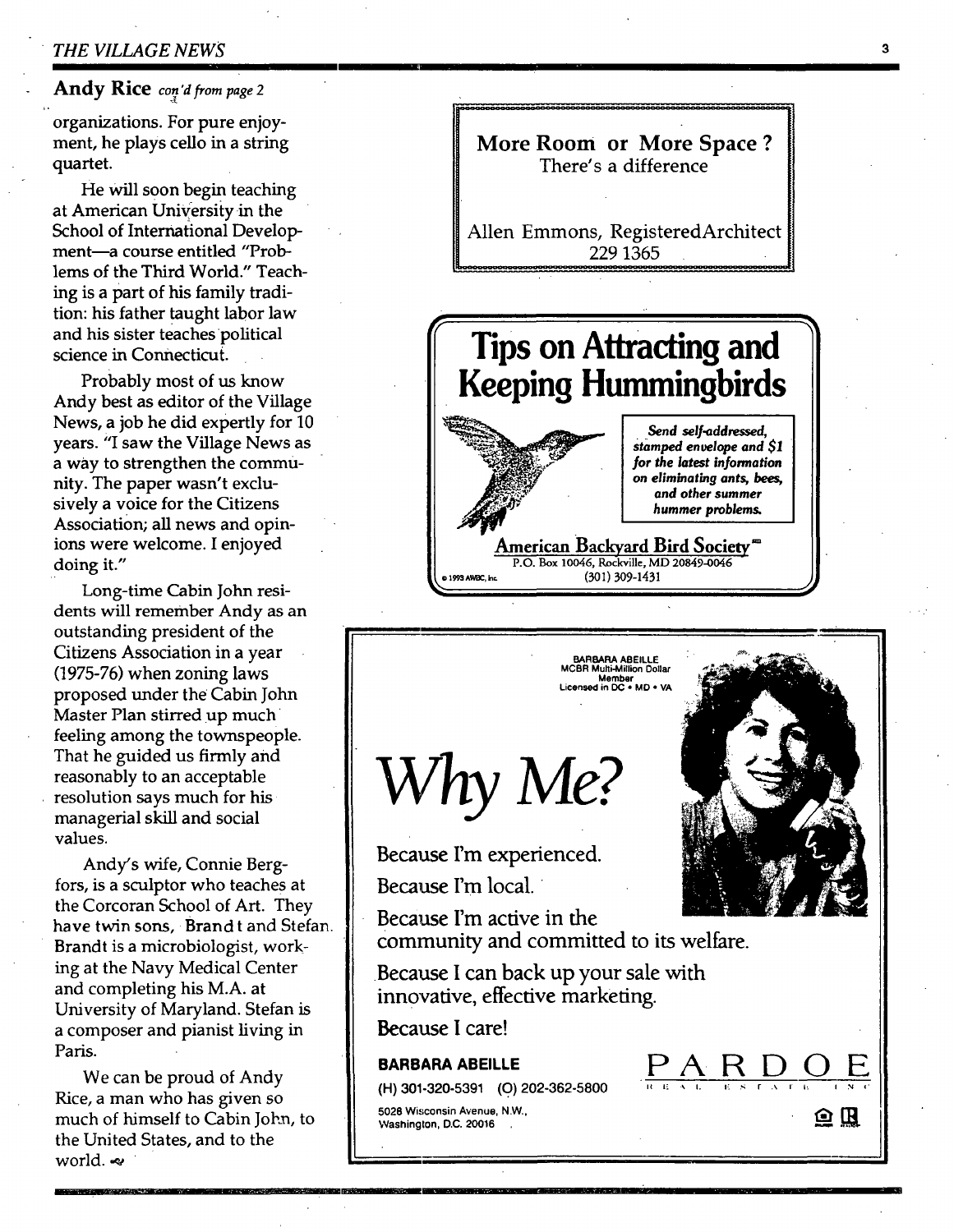

Dear Editor:

Regarding the traffic survey and police enforcement of Cabin John speed limits, Officer Falcinelli was enforcing in front of my house on Tomlinson Avenue by giving tickets only for speed exceeding 40 mph (the speed limit is 25). What do you think of that...?

Larry Byrum

### **Natural Wood is . Best After All**

Remember when we were bombarded by the media quoting the Department of Agriculture that those wooden cutting boards sitting on our kitchen counters were probably harboring the nastiest kinds of germs we could imagine. Kitchen suppliers advised that we should burn them in favor of the \*new\*, \*improved\* plastic ones \*now available at your favorite store\*?

Recent research at the University of Wisconsin-Madison has shown that those old kitchen favorites should be back in favor. Researchers put up to 10,000 cells of E. coli and salmonella bacteria on a wooden cutting board. Within three minutes 99.9% of the cells were unrecoverable and • presumed dead. When they tried the same test on a plastic cutting board, none of the bacteria died. When the researchers left Salmonella on the plastic overnight, numbers of the bacteriaincreased.  $\infty$ 

**Thanks, Ger Quinn, for September's Village News. Good Job.** 

### **Abeillés Celebrate**

The Abeillés recently hosted a grand house warming to celebrate the renovation and expansion of the house they bought on 79th Street last December.

Architect Bernard, who Studied architecture at Beaux Arts in Paris, and real estate agent Barbara discovered Cabin John when the Bethesda Coop moved their operation to Cabin John. When they first decided buy a house here, they settled on a townhouse on Wishbone Terrace:As their daughters grew up they found their townhouse too small and went house-hunting. Their quest led them to a house on 79th Street that was well-situated on a beautiful lot.

Getting to settlement on the property was a big problem. Barbara says that Margaret Stream, longtime resident of Cabin John, was wonderful and patient as the Abeillés had to postpone the Scheduled, September settlement because the buyers of their townhouse had to delay that settlement. The buyers of the Abeillés townhouse were moving from south Florida but the day before that scheduled settlement Hurricane Andrew damaged their buyers' house, delaying settlement on their buyers' Florida house. They finally settled in December.

"When we went looking for houses, every place else was boring, you know, all the lawns that look the same. Cabin John is eclectic and definitely not boring."

They meticulously restored the interior of the old house, and the • addition was artfully designed to. give the feeling of spacious airiness ,and light. Says Barbara of her new ihouse, "This gave us a chance to do something together and gave Bernard a chance to create something for ourselves." $\sim$ 



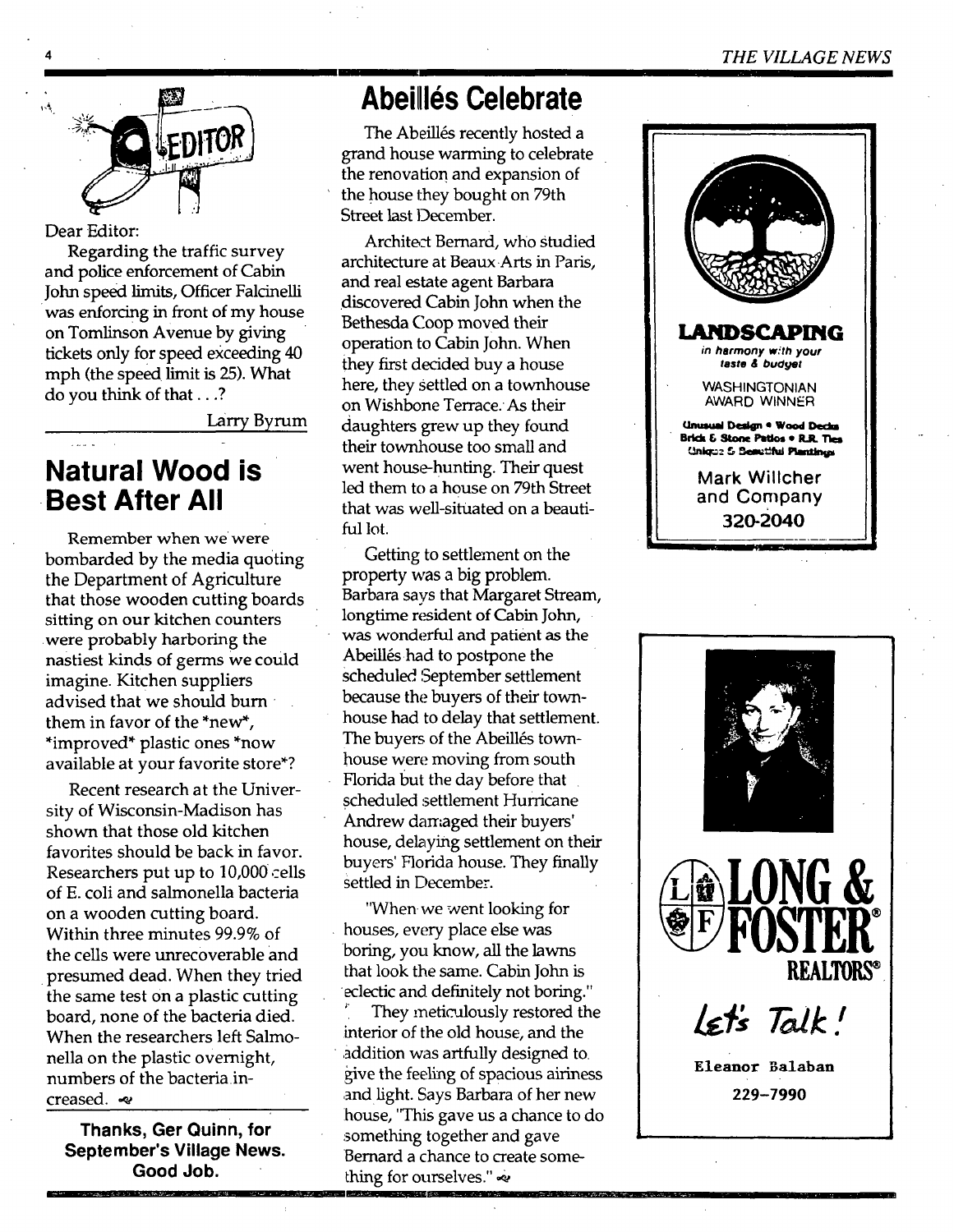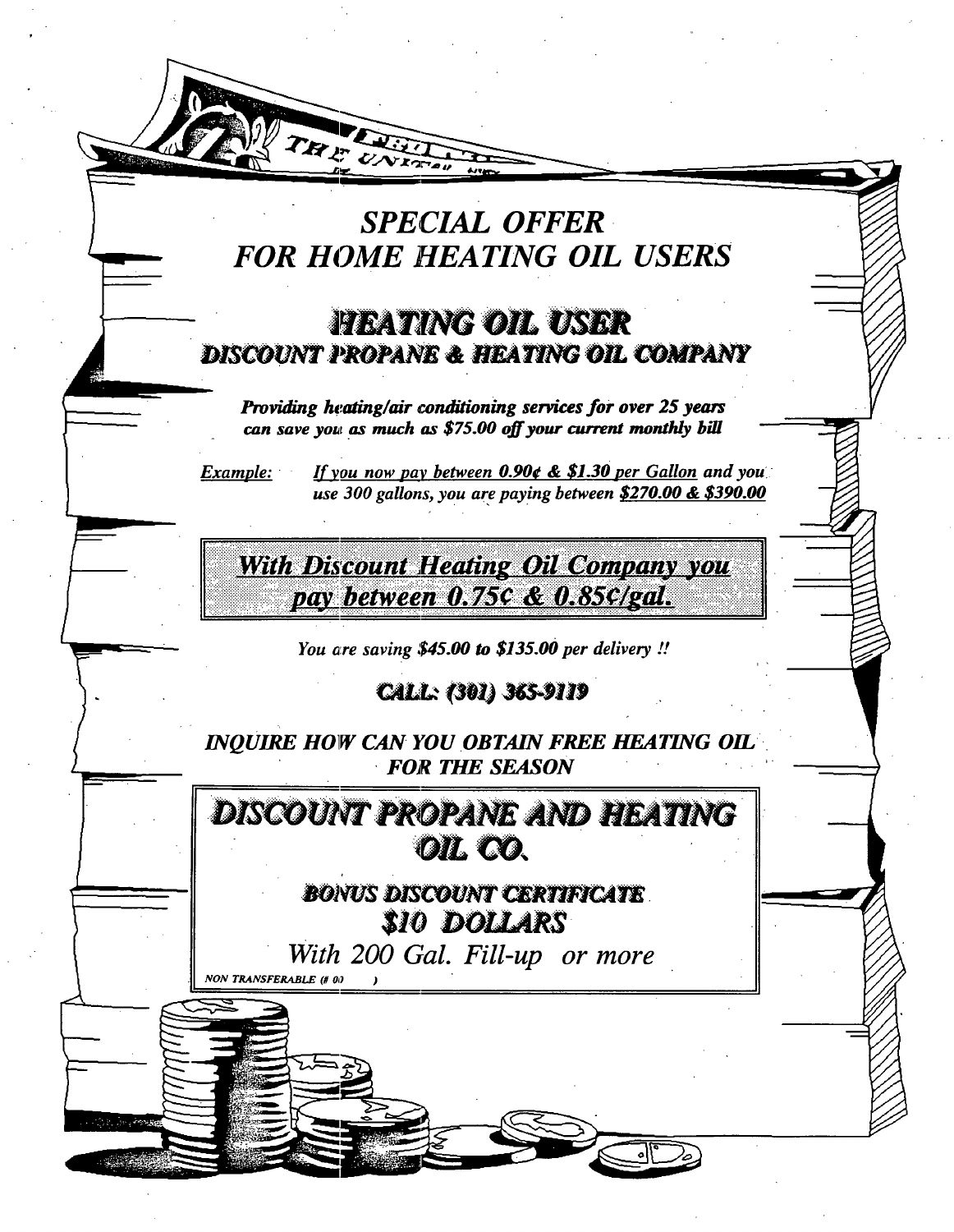r. š

# **Community Calendar**

**Fall Rummage Sale.** Friday, October 29 (10 am to 7 pm) and Saturday October 30 (10 am to 4 pm) Cabin John United Methodist Church at MacArthur and *77th* Street will have its annual Fall Rummage Sale. A portion of the proceeds will go to help the needy. Items will be accepted through Monday, October 25. To donate items please contact ]\_aVeta Fyock at the church, 229- 8233.

**Wildlife Photography Seminar** Sunday November 7, 1993. Michael L. Smith, a native of Glen Echo, will visit the Wild Bird Center of Cabin John, 7687 MacArthur Blvd., on November 7 at 1 pm for an informal slide presentation on wildlife photography. His work has appeared in *National Geographic,* National Wildlife Federation publications and many books on birding.

Bannockburn Nursery School's Annual Fair will be held Friday Nov. 12, from 9:30 am to 4:30 PM and Saturday November 13 from 10 am to 2 pm. Boolcs, toys, tapes and gifts will be for sale.

Bannockbuxn Nursery School's **Open House** will be held on November !3, 10 am to noon. Meet the teachers, co-oping parents and students, and sign up for the 1994-95 classes for 2-5 year olds. Call 320-3331 for information. The Bannockburn Nursery School has an opening in thecurrent afternoon 3-yearold class. For information call 320-3331 or 320-4252.

**Holiday Craft Fair.** Friday November 13. Beautiful items by gifted artists from far and near will be on sale from 10 am to 3 pm. There will also be a bake sale and lunch will be on sale from  $11 - 2.$ 

**Community** Thanksgiving Eve Service. Everyone is invited to Gibson Grove A.M.E. Zion Church at 77'00 Seven Locks Road on Wednesday, November 24 at 6 pm. Rev. J. David Roberts of Cabin John Methodist Church will speak and the choirs of both churches will sing. The offering will go to help area hungry.

### **Clara Barton Recreation Report**

The Clara Barton Community Center is open Monday through Thursday from 10 am until 9 pm, Fridays from 10 am until 5 pm and Saturdays from 12 noon to 5 pm. During these hours many activities take place. Senior Adult Ping Pong, Aikid0, Karate, and Soccer classes are just a few of the offerings. A Brownie group and Boy Scout Pack are currently meeting here.

County residents who subscribe to the Washington Post will find the Winter Guide to Recreation and Leisure Programs tucked in the Weekend Section on Friday, November 19. Others will receive Guides by. mail. New classes offered at the Clara Barton Center to look for are Dance Dynamics and Step Aerobics classes.

If you have any questions or suggestions, please stop by or give us a call at 229-0010 or 229-0011.  $\approx$ 



5.

**The** VILLAGE NEWS P.O. Box 164, Cabin John, MD 20818. The next deadline is 10 am., Saturday Nov. 13, 1993. Volunteers for this issue: Lauren Forestell Contributing Editors: **Fred & Judy** Mopsik Design: Cherry Doyle Business **Manager:** 

Clare Amoruso Production: Dan Blum Mailing: Barbara and Reed Martin

#### **. Advertising Rates.**

| Display Ads for One Issue: |         |
|----------------------------|---------|
| Up to 2 1/2" x 3"          | \$15.00 |
| up to 3 1/2" x 4"          | \$22.50 |
| up to 3 1/2" x 7 1/2"      | \$35.00 |
| or 2 1/2" x 10" strip      |         |
| up to 5" x 7 1/2"          | \$50.00 |
| $2/3$ page                 | \$65.00 |
| <b>Full Page</b>           | \$80.00 |
|                            |         |

Advertisers who prepay for 10 issues receive a 20% discount; for example, a \$15.00 ad would be \$150, less \$30, or ... \$120.00.

The classified ad rate is ten cents per **word.** To place an ad call Clare Amoruso **at**  320-2685.

#### **False Alarms** Con'd from pg. 1

obtain the forms from the police department by phoning 217-4290.

An alarm user who, after proper notification, has failed to register an alarm system may not receive a police response to an alarm system.

The county estimates that it costs approximately \$38 per false alarm response. During 1992 there were some 41,300 false alarm calls at a cost of over \$1,500,000 to county taxpayers.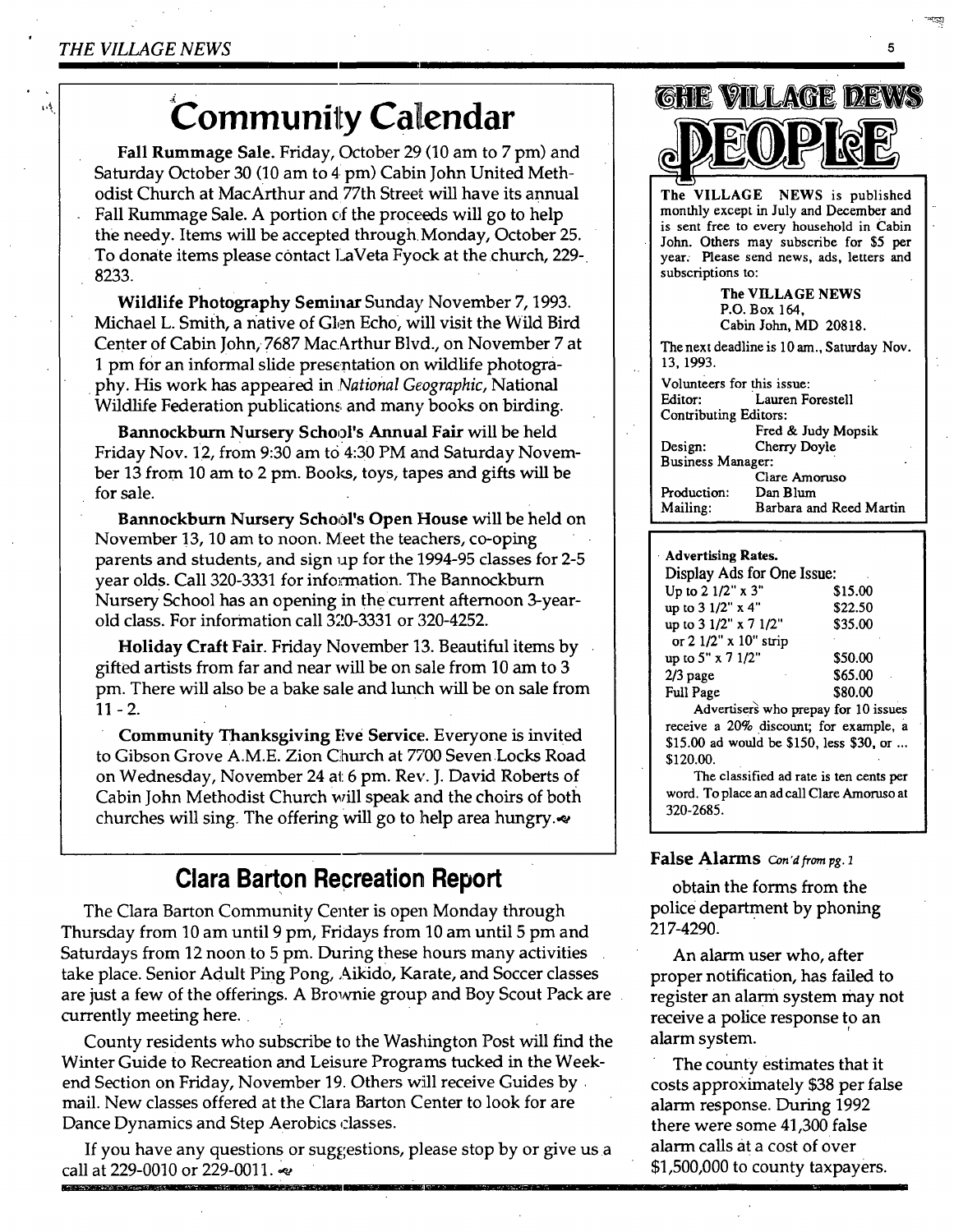# **CLA qB:I[ IEID**

J

MODERN CHIROPRACTIC CARE IS GENTLE AND EFFECTIVE TREATMENT for back and neck pain, headaches, arm and leg pain, much more. Children welcome! Unsure if I can help? Call and ask!. Dr. Steven E. Clark 301/926-1500

HAULING REASONABLE. Yard/garage items. Lawn cutting and hedge trimming. Prefer small jobs. Ed. 229-1195

TYPING/WORD PROCESSING/FAX SERVICES Experienced, good references. Call Jennifer, 229-9121.

RESUMES & DESKTOP PUBLISHING. Laser printed, one day service, reasonable rates. Fax available. Call evenings. Lauren 320-4903.

FREE FLOWERS Iris, daylilies, black-eyed Susans. Barbara Martin, 229-3482

**Red** Oak Tree is coming down. Thewhole tree is yours, cut to fireplace lengths, for \$50.229-3482

FREE COUNTRY KITTENS: Black, yellow. Allow 2 weeks for delivery. 229-7412

COMPUTER TUTOR Computer therapy offered to children ages 4-7. State-of-art equipment used to help children master Pre-K, K, and 1st grade learning skills in a non-threatening, fun-tolearn environment. Excellent opportunity for children with learning disabilities or developmental delays. Limited openings. Good references. Call 229-9121.

CATERING . For all your holiday enfertaining. Dinner or cocktail parties, lunchcom, office parties. Specialized menus at reasonable prices. Call Patricia Sigler at The Pampered Chef. 703/ 536-6854.

WANTED 2 bedroom apartment or small house in Cabin John/Glen Echo or Bannockburn area. Excellent references, immediate occupancy. Telephone 229-2003 - Office.



## **Tragedy Strikes Cabin John**

*by Tricia P~.ters* 

I know we consider Cabin John to be a very special place, otherwise we wouldn't live here, Right? But did you know that this month NOBODY did anything interesting? No-one was born, no-one died, no-one was married. In fact, there wasn't even a birthday celebration! Well, at least that is how our editor, Lauren Forestell sees it. Everywhere she goes, every time she meets another Cabin Johner, she says, "write to me, tell me what's happening in our community," and every month she receives.., zero.

Come on now, you are all very individual types, who are sure to have very interesting lives, and thought the word "Cabin" attracted you in the first place because you wanted to hide yourselves away in the woods, couldn't we reach out just a little bit and share our interesting selves with our own Villagers?

Five minutes or less is all it takes to drop a note in the mail to her. Don't think your fellow Villagers won't want to hear about it—they will. Write to Lauren at The Village News, PO Box 164, Cabin John, MD 20818.

Lauren Says she'll publish ANYTH]NG you send (so long as it's clean) and here is the proof of the pudding: she published mine!

More follows next month. Watch this space... you might be in it.  $\infty$ 

## $B$ riefly noted .

The *Post's* Dr. Gridlock reports that the construction on the Clara Barton Parkway is scheduled for completion in October 1995. What a wonderful 2 more years of traffic headaches we have to look forward to.

Traffic congestion in Cabin John is expected to worsen when the 31 new houses in Bannockburn and Fairway Hills, now under construction, are completed in the next 18 months. Something else to look forward to.

From the *Bannockburn Newsletter: "The Wall Street Journal* had an article detailing the folly of building incinerators such as the one being built for the County now. It said that recycling has reduced the need for incinerators and that there will not be enough trash generated locally to keep the incinerator going, or to pay for it. Thus, the County is likely to charge its captive customerslarge amounts to cover its costs and import trash from other areas to lower rates. Anticipate huge increases in non-tax deductible trass collection fees within a few years to pay for the incinerator and more air pollution from the burning trash."

The green.space that the Citizen's Association fought long and hard to preserve in the middle '80s in the development at Tomlinson Avenue and Seven Locks Road which became Tomlinson Terrace is now gone. It was recently given away by the adjoining property owners and is the site of a nearly completed house. Thanks.  $\approx$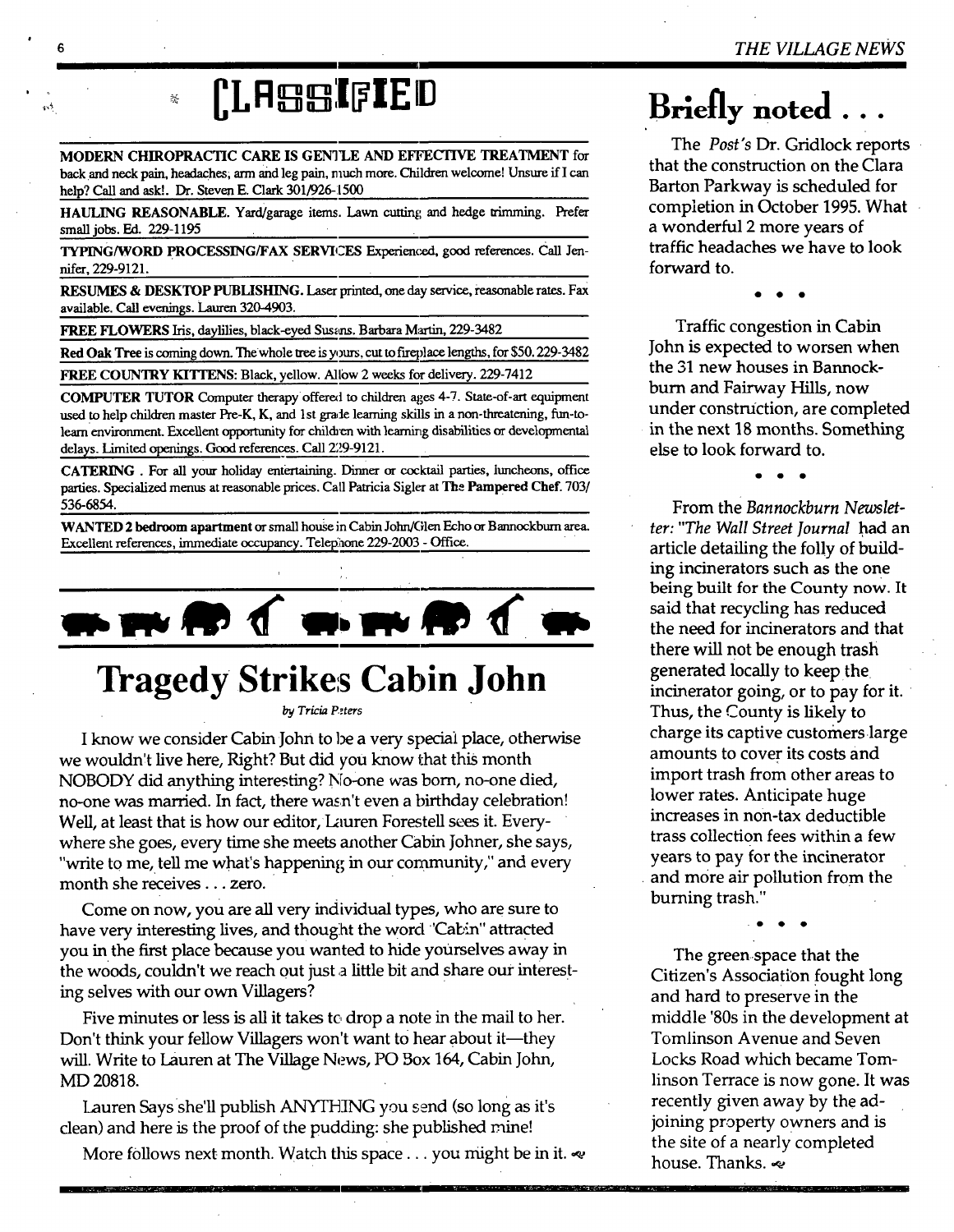#### *THE VILLAGE NEWS*

Ill

## **,, C len ¢ch¢ Park Scene**

#### October 30. **Halloween Swing Dance.**

Every Friday night: Square, contra and country dances 8:30- 11 **pm, \$5.** 

Every Sunday night: Square and contra dances, 7:30-10:30 pm, \$5. Sunday afternoon tea dances, 3- 5:30 pm, \$8.

**The** Puppet Company performing every Wednesday and Thursday 10 &11:30 am, and most Saturdays and Sundays, 11 am, 1 & 2 pm, tickets \$4, is presenting **Trouble in** Toyland through November 18 and The Nutcracker from November 26 through December 23. For more information call 320-6668.

**The** Gallery is featuring **Raku**  Art through October 31. Gallery hours are from Tuesday through Sunday, noon to 5 pm.Beginning November 5 through the 28th **Labyrinth and Song, a Silk**  Painting and **Mixed Media** exhibit will be featured. A free artist's lecture will be held Sunday afternoon, November 7 at 3 pm.

**Proposals** Sought. The Glen Echo Gallery is accepting proposals for art exhibitions to be held from June 1994 through May 1995: individual and group proposals **will** be considered. Proposals should include 15-20 slides of the type of work to be exhibited, an artist's resume, a statement about the work and an indication of the price range and a choice of three possible months for exhibiting. Proposals representing diverse cultures are encouraged. Deadline for proposals is November 1, 1993. For more information call B.itt Reeves at 301/492-6229.

### **The Capital Crescent Trail A nearby Recreational Resource**

 $\overline{7}$ 

Early this century, the B&O Railroad ran trains from Silver Spring to Georgetown on the "Georgetown Branch," carrying c0al, chemicals, and building supplies. Disused since 1985, the tracks are being removed and the right-of-way is being turned into an excellent recreational resource for walkers, joggers, bikers, and other users of all ages. From Georgetown, the Capital Crescent Trail parallels the C&O Towpath, crosses the Canal at Arizona Avenue, rises below Potomac Avenue, passes behind the Dalecarlia waterworks and under MacArthur Boulevard, continues beside Sumner and across Massachusetts Avenue, and parallels Little Falls Parkway and Arlington Boulevard to downtown Bethesda. Eventually the Trail will continue to Silver Spring. Most of it is heavily wooded and very scenic. There will be numerous access points.

The Park Service portion from Georgetown to the District Line should be fully ready for your use by early fall. Pepco has completed the portion from the Bethesda Pool to Woodmont Avenue. The remaining Montgomery County portion Bethesda Pool to the District Line has been funded and preliminary work begun, with completion expected in the spring of 1994. Eor the section east to Silver Spring, designationas an interim trail is being sought.

With enough citizen support, the Trail will be completed to Silver spring, connecting to Rock Creek Trail and other trails. The non-profit Coalition for the Capital Crescent Trail, made up of citizen's associations and recreational groups, is spearheading the effort to complete the Trail. For more information on membership or about the Capital Crescent Trail, call John Dugger of the Sumner Citizen's Association, 301 / 229-5425, or the Coalition at 202/234-8874.

| <b>Cabin John United Methodist Church</b> |                                |
|-------------------------------------------|--------------------------------|
| $9:45$ am                                 | Sunday School for all ages     |
| 11:00 $am$                                | Worship (child care available) |
| $6:30$ pm                                 | Youth Fellowship (Grades 5-12) |
|                                           | Food Received for the Hungry   |

JESUS CHRIST IS OUR LORD, SAVIOUR AND GOD. HE STILL PERFORMS MIRACLES AT THE GLEN ECHO BAPTIST CHURCH IN GLEN ECHO, MARYLAND. A BORN AGAIN FELLOWSHIP. 229-4430 SUNDAY MORNING: PRAYER 8:00, FAMILY SUNDAY SCHOOL 9:30, WORSHIP AND PRAISE 11:00. ALL ARE INVITED!! SUNDAY EVENING: 6:00 Why we believe the JEWISH BIBLE.

7:00 Praise, Testimonies. worship, singing. WEDNESDAY EVENING: 7:00 PRAYER, TESTIMONIES, BIBLE QUESTIONS FRIDAY MORNING: 10:00 Community prayer and bible study. COLLECTING FOOD AND CLOTHING FOR THE HOMELESS-AND NEEDY. A paid advertisement.